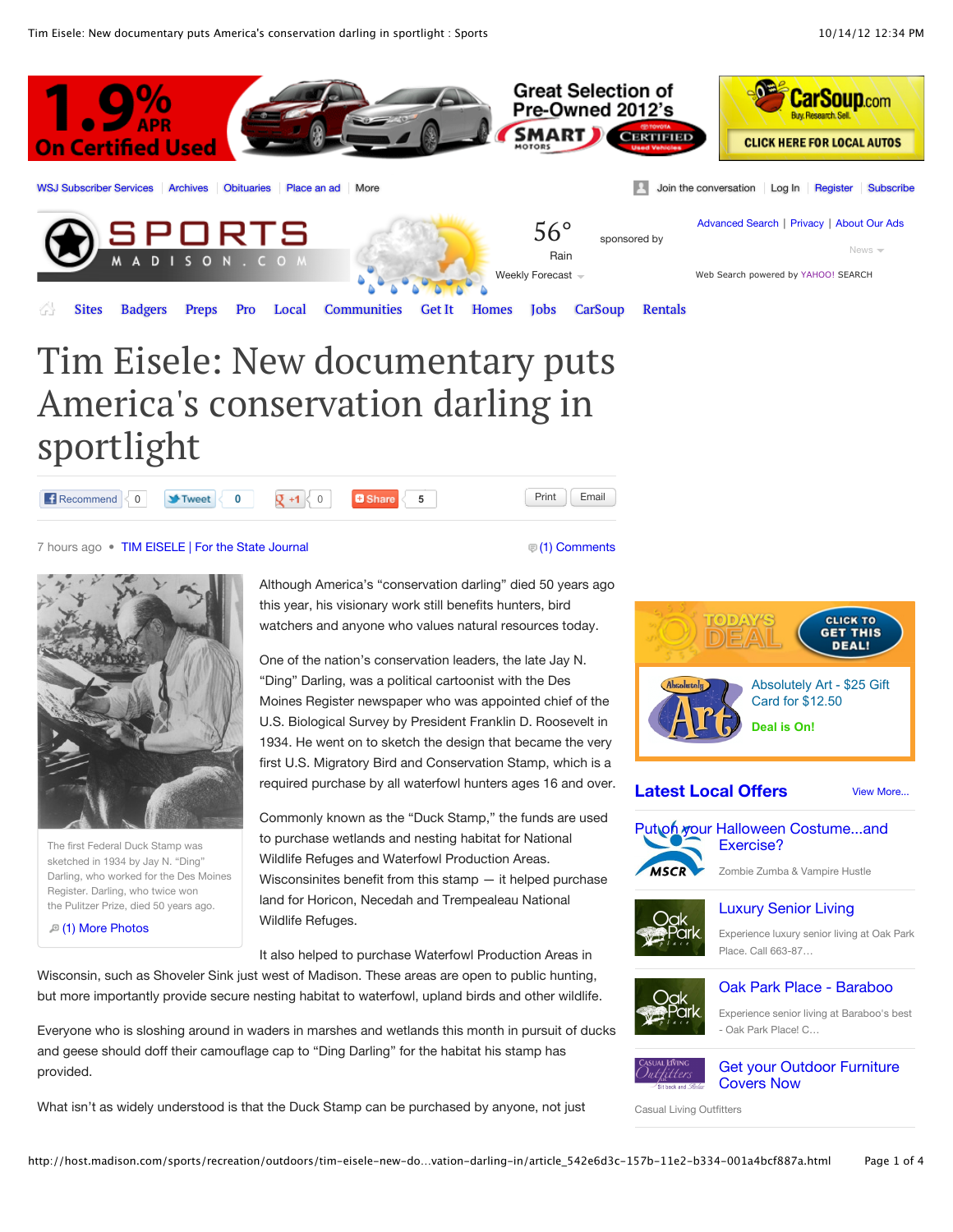hunters. Just go to the local Post Office and for \$15 you'll get a work of art on a stamp that lets you participate in this unique legacy.

Oct. 14 to 20 is National Wildlife Refuge Week and that's a great time to buy your stamp.

Ding Darling was responsible for beefing up professional staffing of the U.S. Biological Service, predecessor of today's U.S. Fish and Wildlife Service, and mandating restrictive hunting regulations to give more protection to migratory birds.

Following two-years at the U.S. Biological Service, Ding Darling returned to Des Moines where he continued drawing political cartoons that twice earned him a Pulitzer Prize while calling attention to the nation's conservation needs.

He helped form the first Cooperative Wildlife Research Unit at Iowa State University to train students for work in natural resources agencies (the forerunner of the Cooperative Wildlife Research Unit today at the University of Wisconsin), and in 1936 founded the National Wildlife Federation, later serving as its president.

Wisconsin has a unique tie to Darling. He attended Beloit College and worked on conservation matters with the late Aldo Leopold, the nation's first professor of game management at UW.

This year, the 50th anniversary of his death, Samuel Koltinsky, owner of Marvo Entertainment Group and producer of award-winning documentaries, is introducing a documentary about the fascinating Darling.

Titled "America's Darling: The story of Jay N. 'Ding' Darling," the documentary tells how the smalltown cartoonist changed America by influencing its presidents, changing its landscapes and winning the hearts of its people.

"I started doing research on Darling and then his vision, leadership and whimsical side seeped into my soul," Koltinsky said. "He was a modern-day Renaissance man. I hope that this documentary will inspire the world."

The 60-minute film features the Duck Stamp program and its importance for conservation. Koltinsky notes that Darling is joined by Teddy Roosevelt, Aldo Leopold, and Rachel Carson as four of America's greatest conservation heroes.

Darling's grandson, Kip Koss of Key Biscayne, Fla., believes that Darling's most important conservation contribution was helping to bring about a heightened awareness of the need to use our natural resources wisely.

As for the documentary, Koss said, "Sam and his team have done what most would consider impossible: condensing Ding Darling's remarkably productive life into a 60-minute documentary."

He said Koltinsky has "skillfully blended interviews with audio and visual treasures that captures the warmth, breadth and passion of this inspiring teacher and leader; my grandfather."

The documentary, which premieres in Florida on Oct. 19, helps today's young people realize the vision of yesterday's conservation leaders.

More information is available at http:/[/www.marvoentertainmentgroup.com](http://www.marvoentertainmentgroup.com/).

#### **Darling of a documentary**

The premier of the Darling documentary is Oct. 19 at the Jay N. "Ding" Darling National Wildlife Refuge in Sanibel Island, Fla. Other showings are Oct. 21, Darling's birthday, in Charlevoix, Mich., near where he was born, and Oct. 23 in Des Moines, Iowa.



[Currently offering Luxury](http://host.madison.com/places/offers/currently-offering-luxury-studio-apartments-with-space-to-move/article_4b41733e-07fe-11e2-85eb-0019bb2963f4.html) Studio Apartments with space to move.

Why be cramped? We offer affordable rentals for just \$475.00 …

#### **Featured Businesses**



[Rookies Food & Spirits](http://host.madison.com/places/rookies-food-spirits/business_4000001985.html)

#### [Evidence Press Inc](http://host.madison.com/places/evidence-press-inc/business_4000006172.html)



[Classic Custom Homes](http://host.madison.com/places/classic-custom-homes/business_4000006010.html)



[Oak Park Place Baraboo](http://host.madison.com/places/oak-park-place-baraboo/business_1112101463.html)



[Goldleaf Development](http://host.madison.com/places/goldleaf-development-apartments/business_4000001607.html) **Apartments** 

| Find a local business |  |
|-----------------------|--|
| I'm looking for:      |  |
|                       |  |
| Located near:         |  |
| Madison, WI           |  |
|                       |  |

*Hint: Enter a keyword that you are looking for [like tires, pizza or doctors or browse the](http://localdirectory.madison.com/)* full business directory*, powered by* [Local.com](http://localdirectory.madison.com/)

Search

#### **For Sale**

[Carsoup](http://host.madison.com/content/tncms/live/#) [Stuff](http://host.madison.com/content/tncms/live/#) [Homes](http://host.madison.com/content/tncms/live/#)



[\\$20100](http://www.carsoup.com/madison/used-vehicles/detail/Car-Truck/Central-Wisconsin/Acura/MDX-Tech/2007/22074485/) 2007 Acura MDX w/Tech w/RES Stark Chevrolet



[\\$21499](http://www.carsoup.com/madison/used-vehicles/detail/Car-Truck/Central-Wisconsin/BMW/328XI/2007/22201081/) 2007 BMW 3 Series 328xi Zimbrick Eastside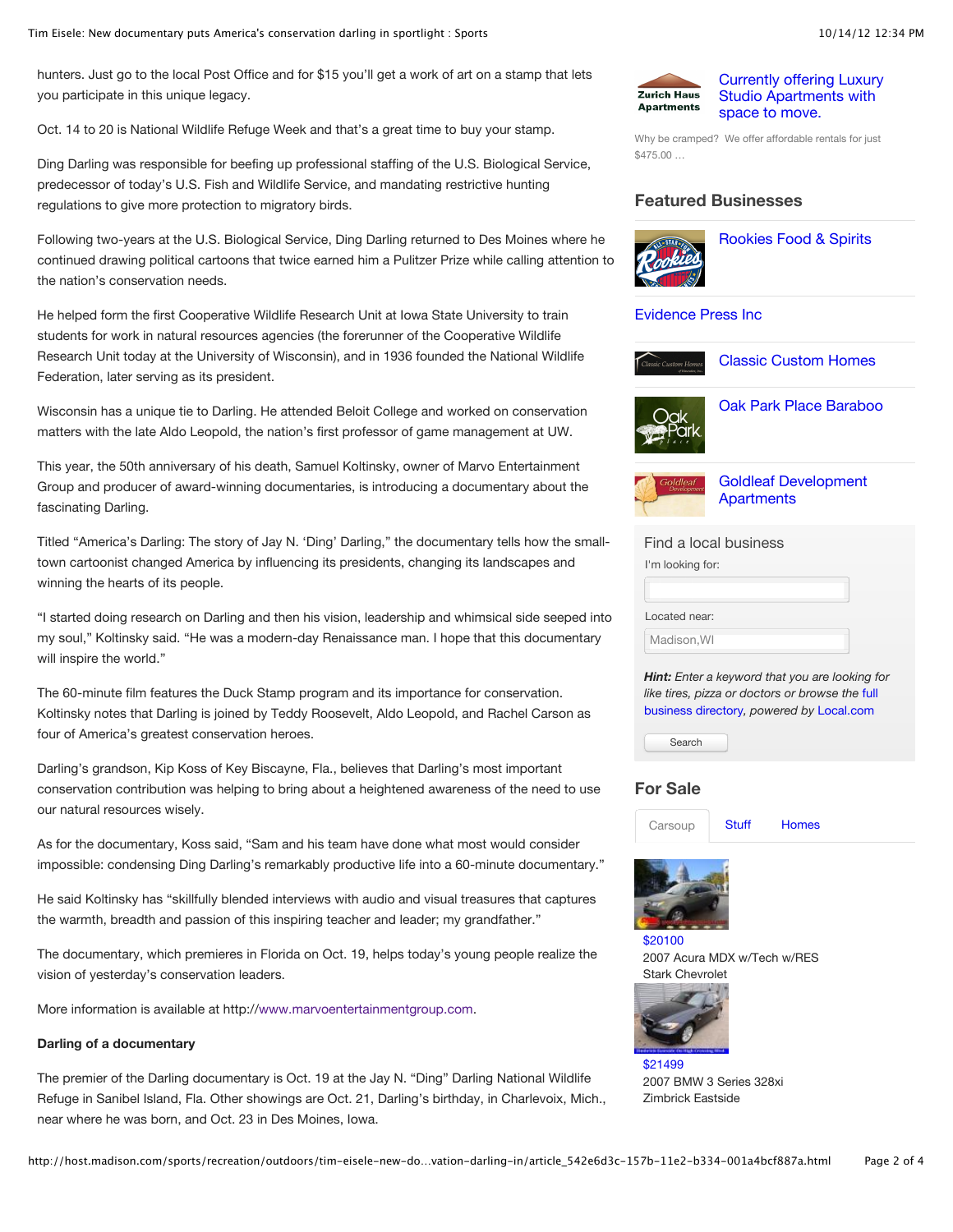Additional showings are Nov. 16 in Sioux City, Iowa; Nov. 18 in West Branch, Iowa; and Feb. 14 in Beloit.

Communities interested in showings can contact Koltinsky at [sam@marvoentertainmentgroup.com.](mailto:sam@marvoentertainmentgroup.com)

The DVD is available for \$20 from http:/[/www.marvoentertainmentgroup.com.](http://www.marvoentertainmentgroup.com/)

*Contact Tim Eisele, a freelance outdoors writer, at* [teisele@chorus.net](mailto:teisele@chorus.net)*.*

[View \(1\) Comments](http://host.madison.com/sports/recreation/outdoors/tim-eisele-new-documentary-puts-america-s-conservation-darling-in/article_542e6d3c-157b-11e2-b334-001a4bcf887a.html?mode=comments)

#### **More Outdoors Stories**



Patrick Durkin: Wisconsin's wolf [season is at hand](http://host.madison.com/sports/recreation/outdoors/patrick-durkin-wisconsin-s-wolf-season-is-at-hand/article_aa91df40-1401-11e2-a67b-0019bb2963f4.html) Outdoors: DNR [seeks reduction](http://host.madison.com/sports/recreation/outdoors/outdoors-dnr-seeks-reduction-in-carrying-firewood-on-state-campgrounds/article_13e08604-1425-11e2-8230-001a4bcf887a.html) in carrying firewood on state campgrounds

[Outdoors: Leaf](http://host.madison.com/sports/recreation/outdoors/outdoors-leaf-drop-impacts-color-hunting-opportunities/article_05be4220-1400-11e2-998e-0019bb2963f4.html) drop impacts color, hunting opportunities Outdoors: Warden,



volunteers join to rid Lower Wisconsin [River of tons of debris](http://host.madison.com/sports/recreation/outdoors/outdoors-warden-volunteers-join-to-rid-lower-wisconsin-river-of/article_c8c105ba-1355-11e2-90d6-001a4bcf887a.html)

### **Recommendations**

[Massage therapist charged with sexual assault of](http://host.madison.com/news/local/crime_and_courts/massage-therapist-charged-with-sexual-assault-of-client/article_3ab5a0f2-0840-11e2-940b-0019bb2963f4.html) client (Madison.com)

[So Long, Stainless: Whirlpool Introduces a New](http://www.refrigeratorinfo.com/News/So-Long-Stainless-Whirlpool-Introduces-a-New-Finish-For-Premium-Kitchens.htm) Finish For Premium Kitchens (Refrigerator Info)

[Mom Tours Sausage Factory & Is Shocked by](http://thestir.cafemom.com/food_party/143518/mom_tours_sausage_factory_is) What She Saw (PHOTOS) (CafeMom)

[Oshkosh woman, 35, sentenced for sex with 3 teen](http://host.madison.com/news/local/crime_and_courts/oshkosh-woman-sentenced-for-sex-with-teen-boys/article_10ffc85c-de5e-11e1-9bbe-0019bb2963f4.html) boys (Madison.com)

Student finds body of Madison high-school [teacher who died of heart attack in classroom](http://host.madison.com/news/local/education/local_schools/student-finds-body-of-madison-high-school-teacher-who-died/article_3fcefff0-fbae-11e1-907f-001a4bcf887a.html) (Madison.com)

[Outdoors: Californian wins 2012 Federal Duck](http://host.madison.com/sports/recreation/outdoors/outdoors-californian-wins-federal-duck-stamp-art-contest/article_5b14e52a-0aba-11e2-9ea6-0019bb2963f4.html) Stamp Art Contest : Sports (Madison.com)

[Lolo Jones' latest attention grab](http://espn.go.com/espnw/commentary/8477496/make-lolo-jones-foray-winter-sports) (espnW)

[Outdoors: Hunt on horizon for waterfowlers](http://host.madison.com/sports/recreation/outdoors/outdoors-hunt-on-horizon-for-waterfowlers/article_a849c7d6-fdfc-11e1-94cd-0019bb2963f4.html) (Madison.com)

[Danica Patrick on Racing, Revealing Photo](http://www.makers.com/danica-patrick) Shoots, and Double Standards (Makers)

[10 Worst-Rated States for Retirement](http://www.aarp.org/work/retirement-planning/info-09-2010/10-worst-rated-states-for-retirement.html) (AARP.org)

[Outdoors: Wis. DNR to offer marsh nature](http://host.madison.com/sports/recreation/outdoors/outdoors-wis-dnr-to-offer-marsh-nature-programs/article_67a22f6c-1106-11e2-ba5e-001a4bcf887a.html)

**Sponsored Links**

**Sports In Outdoors** Sports In Outdoors Online. Shop Target.com. www.Target.com

**San Antonio Kung Fu** Traditional & Exotic Chinese Kung Fu. Now enrolling! www.southtexaskungfu.com

**Local Health Clubs** Need a Workout? Search Local Gyms & Fitness Clubs at YELLOWPAGES.COM yellowpages.com

[Ads by Yahoo!](http://info.yahoo.com/services/us/yahoo/ads/details.html)



[\\$4200](http://www.carsoup.com/madison/used-vehicles/detail/Car-Truck/Central-Wisconsin/Mercedes-Benz/300CE/1993/21887375/) 1993 Mercedes-Benz 300CE Private Seller



[\\$13990](http://www.carsoup.com/madison/used-vehicles/detail/Car-Truck/Central-Wisconsin/Honda/Civic-EX/2007/21931407/) 2007 Honda Civic EX Don Miller Subaru West



[\\$45000](http://www.carsoup.com/madison/used-vehicles/detail/Car-Truck/Central-Wisconsin/BMW/335XI/2011/20718521/) 2011 BMW 335XI Private Seller

#### **Vote!**

#### **How far will the Green Bay Packers go this season?**

◯ Super Bowl champs

ONFC champs

◯ Top of the NFC North

They'll make the playoffs, but they'll get knocked out

Won't make the playoffs this year



[View Results](http://host.madison.com/content/tncms/live/#)

**Daily sports email alerts**

```
∩
Prep Sports Email
```

| <b>Badgers Sports Email</b> |
|-----------------------------|
|                             |

| First name: |  |
|-------------|--|
|-------------|--|

| Last name: |  |  |
|------------|--|--|
| Zip code:  |  |  |
| Email:     |  |  |